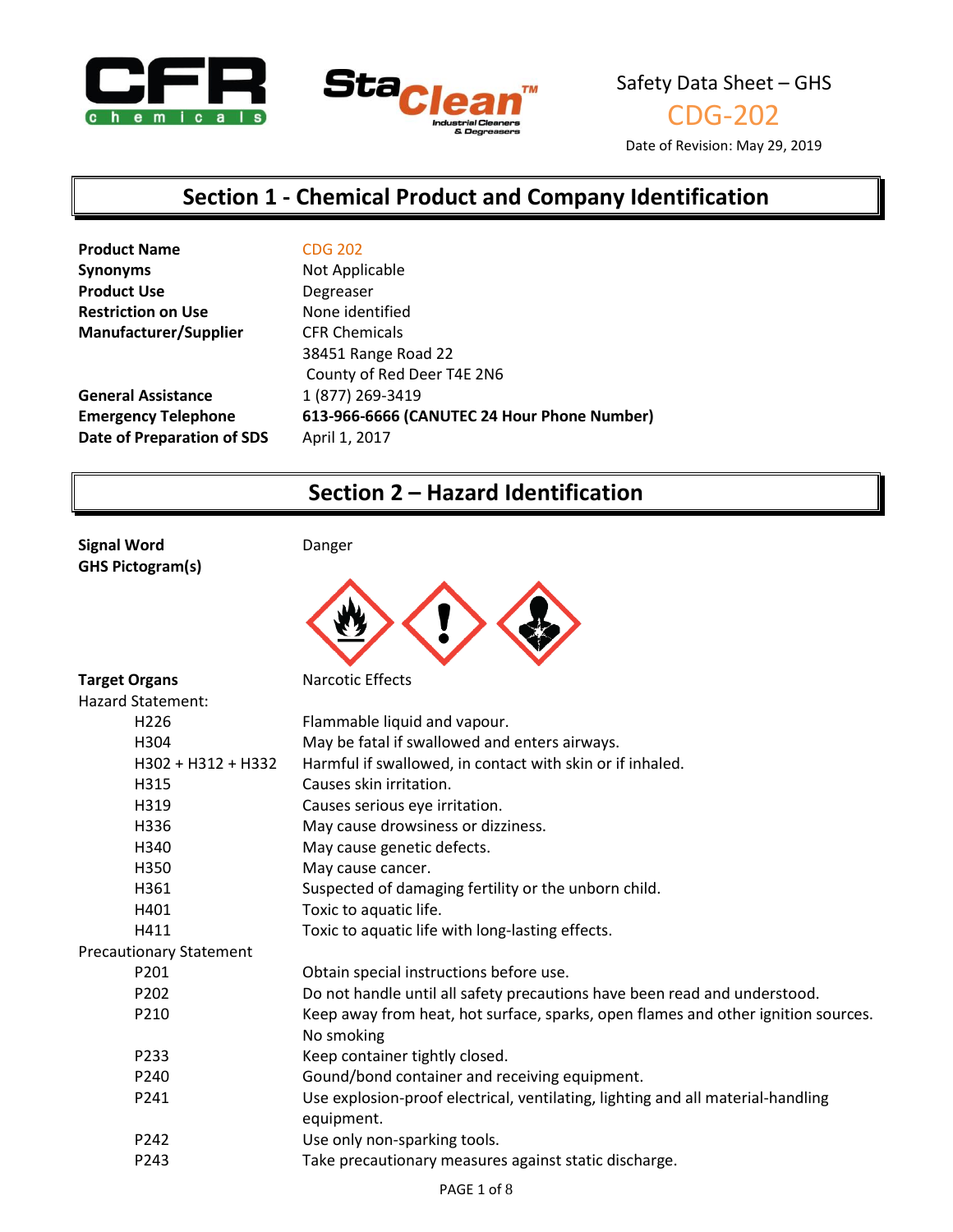



# CDG-202

Date of Revision: May 29, 2019

|          | <b>Health Hazard</b>       | 2                                                                                    |
|----------|----------------------------|--------------------------------------------------------------------------------------|
|          | <b>HMIS Classification</b> |                                                                                      |
|          |                            |                                                                                      |
|          |                            | Hazardous to the aquatic environment, acute chronic (Category 2)                     |
|          |                            | Hazardous to the aquatic environment, acute hazard (Category 2)                      |
|          |                            | Aspiration hazard (Category 1)                                                       |
|          |                            | Specific target organ toxicity - single exposure (Category 3)                        |
|          |                            | <b>Reproductive Toxicity (Category 2)</b>                                            |
|          |                            | Carcinogenicity (Category 1B)                                                        |
|          |                            | Mutagenicity (Category 1B)                                                           |
|          |                            | Serious eye damage/eye irritation (Category 2A)                                      |
|          |                            | Skin corrosion/irritation (Category 2)                                               |
|          |                            | Acute toxicity, Dermal (Category 4)                                                  |
|          |                            | Acute toxicity, Inhalation (Category 4)                                              |
|          |                            | Acute toxicity, Oral (Category 4)                                                    |
|          | <b>GHS Classification</b>  | Flammable liquids (Category 3)                                                       |
|          | P501                       | Dispose of contents/container to an approved waste disposal unit.                    |
| Disposal |                            |                                                                                      |
|          | P405                       | Store locked up.                                                                     |
|          | $P403 + P235$              | Store in well-ventilated place. Keep cool.                                           |
|          | P403 + P233                | Store in well-ventilated place. Keep container tightly closed.                       |
| Storage  |                            |                                                                                      |
|          | P391                       | Collect spillage                                                                     |
|          | P370 + P378                | In case of fire: Use dry sand, dry chemical, or alcohol-resistant foam to extinguish |
|          | $P362 + P364$              | Take off contaminated clothing and wash before reuse.                                |
|          | P337 + P313                | If eye irritation persists: Get medical advice/attention.                            |
|          | P332 + P313                | If skin irritation occurs: Get medical advice/attention.                             |
|          | P331                       | DO NOT induce vomiting.                                                              |
|          | P330                       | Rinse mouth.                                                                         |
|          | P312                       | Call a POISON CENTRE or doctor/physician if you feel unwell.                         |
|          | $P308 + P313$              | If exposed or concerned: Get medical advice/attention.                               |
|          |                            | lenses, if present and easy to do. Continue rinsing.                                 |
|          | P305 + P331 + P338         | IF IN EYES: Rinse cautiously with water for several minutes. Remove contact          |
|          | $P304 + P340$              | IF INHALED: Remove person to fresh air and keep comfortable for breathing.           |
|          |                            | with water/shower.                                                                   |
|          | P303 + P361 + P353         | IF ON SKIN (OR HAIR): Take off immediately all contaminated clothing. Rinse skin     |
|          | P302 + P352                | IF ON SKIN: Wash with plenty of water.                                               |
|          | P301 + P310                | IF SWALLOWED: Immediately call a POISON CENTRE / DOCTOR.                             |
|          | P321                       | Specific treatment: See Response Statements on this label.                           |
| Response |                            |                                                                                      |
|          | P280                       | Wear protective gloves/eye protection/face protection.                               |
|          | P273                       | Avoid release to the environment.                                                    |
|          | P271                       | Use only outdoors or in a well-ventilated area.                                      |
|          | P270                       | Do not eat, drink or smoke when using this product.                                  |
|          | P264                       | Wash skin thoroughly after handling.                                                 |
|          | P261                       | Avoid breathing dust/fume/gas/mist/vapours/spray.                                    |
|          |                            |                                                                                      |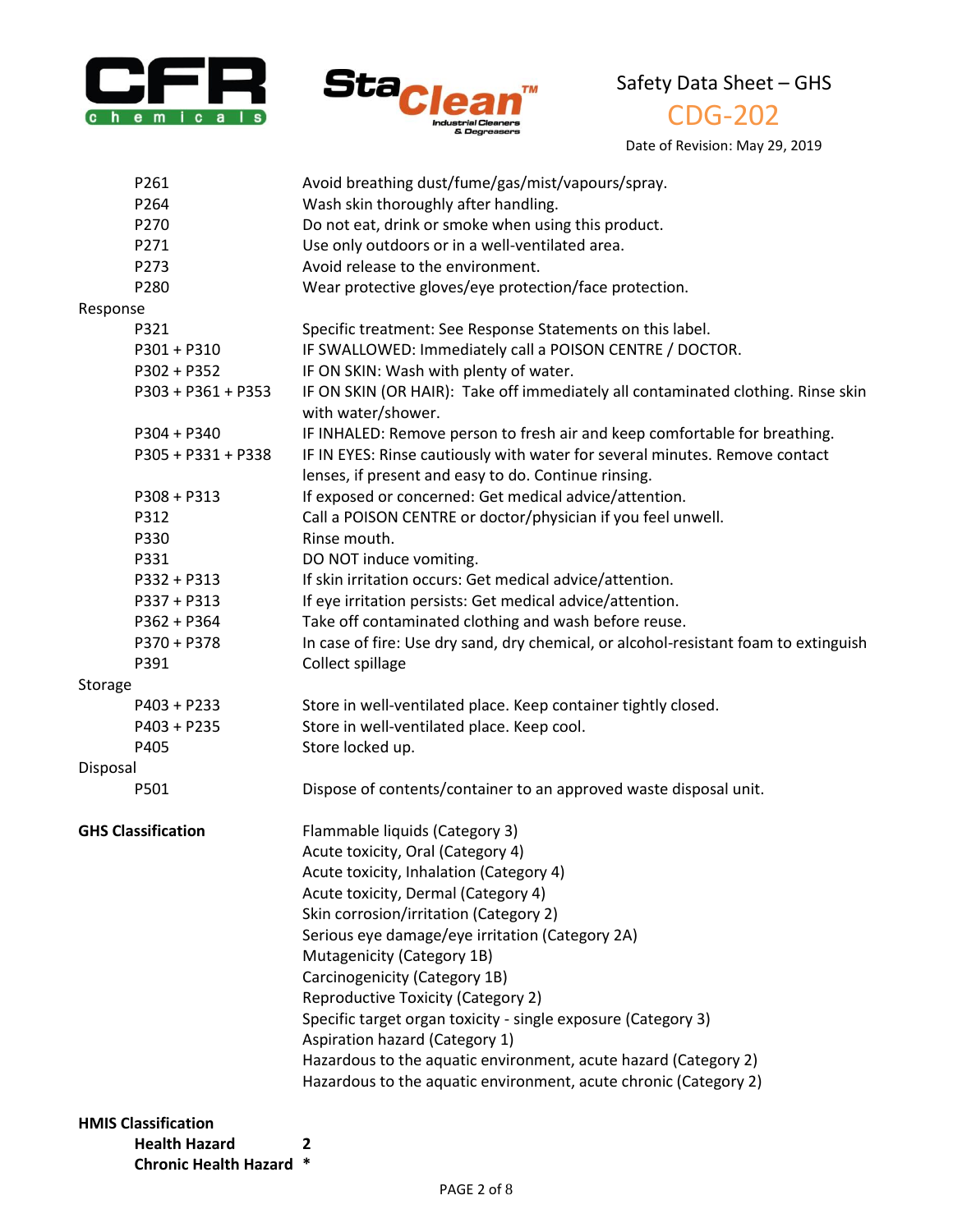





Date of Revision: May 29, 2019

| Flammability            | 3 |
|-------------------------|---|
| <b>Physical Hazards</b> | 0 |

#### **Potential Health Effects**

| May be harmful if inhaled. Causes respiratory tract irritation. |
|-----------------------------------------------------------------|
| Causes skin irritation.                                         |
| Causes serious eye irritation.                                  |
| May be harmful if swallowed.                                    |
|                                                                 |

# **Section 3 – Composition Information on Ingredients**

| <b>HAZARDOUS INGREDIENT</b>                      | <b>Hazardous Ingredient, Synonyms</b>                                                                      | <b>PERCENT</b> | <b>CAS NUMBER</b> |
|--------------------------------------------------|------------------------------------------------------------------------------------------------------------|----------------|-------------------|
| Naptha, petroleum, heavy<br>catalytic reformed** | Heavy aromatic naptha; Heavy aromatic naptha,<br>gasoline re-run overhead; Aromatic hydrocarbon<br>mixture | 70%            | 64741-68-0        |
| Ethylene Glycol Monobutyl Ether                  | EGMBE; 2-Butoxyethanol; Glycol ether EB; Butyl<br>cellosolve; Butyl glycol                                 | 18%            | 111-76-2          |
| Monoisopropylamine Sulfonate                     | Not Applicable                                                                                             | 2%             | 26264-05-1        |
| <b>Ethoxylated Alcohol</b>                       | Not Applicable                                                                                             | 10%            | 68439-46-3        |
|                                                  | $*$ = Various $**$ = Mixture $***$ = Proprietary                                                           |                |                   |
| <b>Chemical Formula</b>                          | Mixture                                                                                                    |                |                   |

### **Section 4 - First Aid Measures**

| <b>Inhalation</b>   | Move victim to fresh air and keep at rest in a position comfortable for breathing.<br>If it is suspected that vas of vapour is still present, the rescuer should wear an<br>appropriate mask or self-contained breathing apparatus. If not breathing, if<br>breathing is irregular, or if respiratory arrest occurs, provide artificial respiration<br>or oxygen by trained personnel. It may be dangerous to the person providing aid<br>to give mouth-to-mouth resuscitation. Get medical attention. If necessary, call a<br>poison centre or physician. If unconscious, place in recovery position and get<br>medical attention immediately. Maintain an open airway. Loosen tight clothing<br>such as collar, tie, belt or waistband. |
|---------------------|-------------------------------------------------------------------------------------------------------------------------------------------------------------------------------------------------------------------------------------------------------------------------------------------------------------------------------------------------------------------------------------------------------------------------------------------------------------------------------------------------------------------------------------------------------------------------------------------------------------------------------------------------------------------------------------------------------------------------------------------|
| <b>Eye Contact</b>  | Immediately flush eyes with plenty of water, occasionally lifting the upper and<br>lower lids. Check for and remove contact lenses. Continue to rinse for at least 10<br>minutes. Get medical attention.                                                                                                                                                                                                                                                                                                                                                                                                                                                                                                                                  |
| <b>Skin Contact</b> | Flush contaminated skin with plenty of water. Remove contaminated clothing and<br>shows. Continue to rinse for at least 10 minutes. Get medical attention. Wash<br>clothing before reuse. Clean shoes thoroughly before reuse.                                                                                                                                                                                                                                                                                                                                                                                                                                                                                                            |
| Ingestion           | Get medical attention immediately. Call a poison control centre or physician.<br>Wash out mouth with water. Remove victim to fresh air and keep at rest in a<br>position comfortable for breathing. Aspiration hazard if swallowed. Can enter<br>lungs and cause damage. Do not induce vomiting. If vomiting occurs, the head<br>should be kept low so vomit does not enter the lungs. Never give anything by<br>mouth to an unconscious person. If unconscious, place in recovery position and                                                                                                                                                                                                                                           |
|                     | DACE 2AFQ                                                                                                                                                                                                                                                                                                                                                                                                                                                                                                                                                                                                                                                                                                                                 |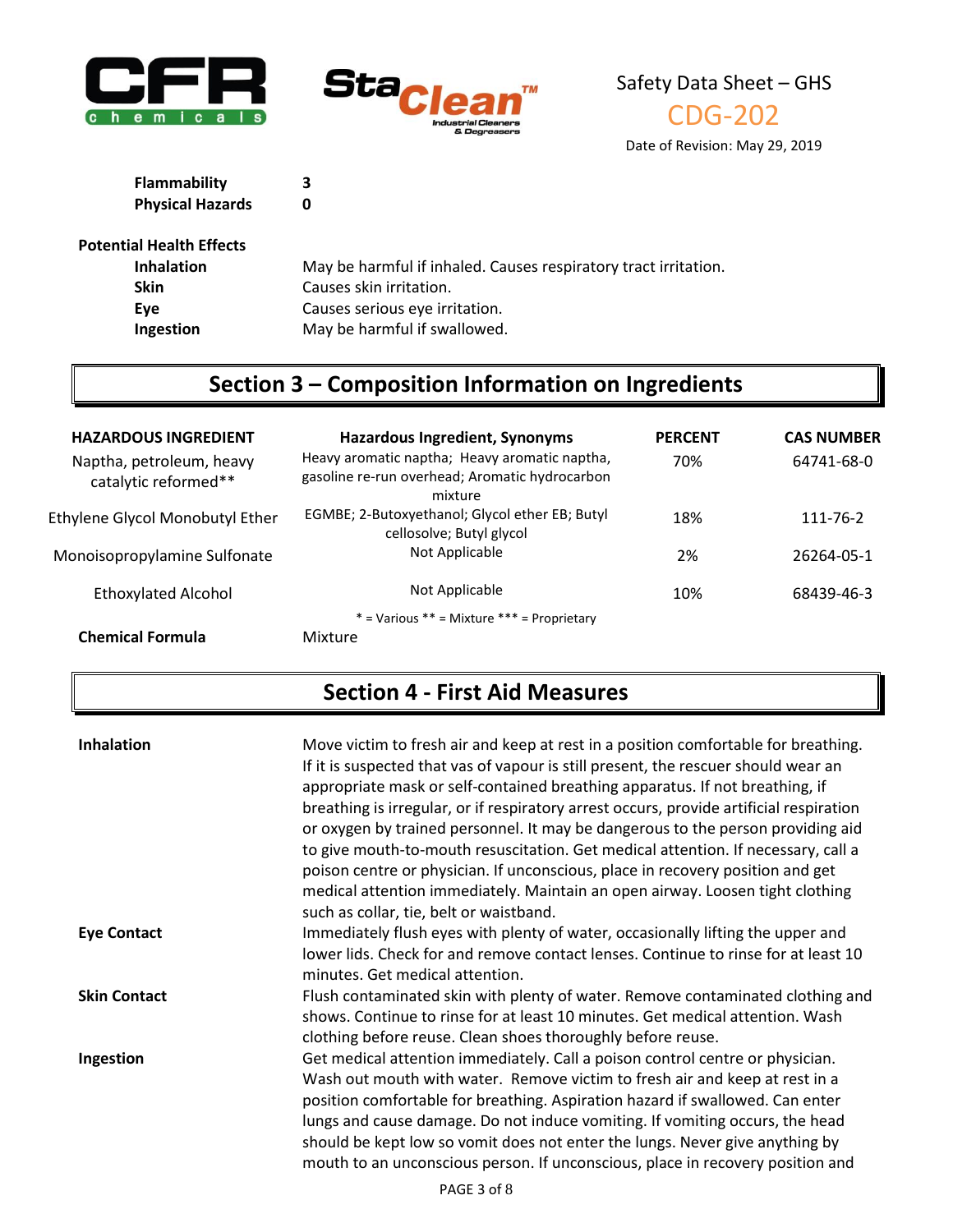



CDG-202

Date of Revision: May 29, 2019

get medical attention immediately. Maintain an open airway. Loosen tight clothing such as collar, tie, belt or waistband.

#### **Most Important Symptoms/Effects**

| Acute                    | No data available.     |
|--------------------------|------------------------|
| Delayed                  | No data available.     |
| <b>Note to Physician</b> | Treat symptomatically. |

### **Section 5 – Fire-Fighting Measures**

| Flash Point (°C)                                    | $36^{\circ}$ C                                                                                                                             |  |
|-----------------------------------------------------|--------------------------------------------------------------------------------------------------------------------------------------------|--|
| <b>Flash Point Method</b>                           | <b>PMCC</b>                                                                                                                                |  |
| <b>Auto Ignition Temperature</b>                    | No data available.                                                                                                                         |  |
| <b>Conditions of Flammability</b>                   | Flammable in the presence of a source of ignition when the temperature is above                                                            |  |
|                                                     | the flash point. Keep away from heat/sparks/open flame/ hot surface. No<br>smoking.                                                        |  |
| <b>Extinguishing Media</b>                          | Use water spray (fog), alcohol-resistant foam, dry chemical or carbon dioxide                                                              |  |
| <b>Unsuitable Extinguising Media Water streams.</b> |                                                                                                                                            |  |
| Unusual Fire/                                       |                                                                                                                                            |  |
| <b>Explosion Hazard</b>                             | No data available.                                                                                                                         |  |
| <b>Hazardous Combustion</b>                         |                                                                                                                                            |  |
| <b>Products</b>                                     | Carbon oxides. May release flammable gases.                                                                                                |  |
| <b>Special Protective Equipment and</b>             |                                                                                                                                            |  |
| <b>Precautions for Firefighters</b>                 | Wear appropriate protective equipment and self-contained breathing apparatus<br>with a full face-piece operated in positive pressure mode. |  |

## **Section 6 – Accidental Release Measures**

| <b>Personal precautions</b>      | Use personal protective equipment. Avoid breathing vapours, mist or gas. Ensure<br>adequate ventilation. Remove all sources of ignition. Evacuate personnel to safe<br>areas. Beware of vapours accumulating to form explosive concentrations.<br>Vapours can accumulate in low areas.                                                                                          |  |
|----------------------------------|---------------------------------------------------------------------------------------------------------------------------------------------------------------------------------------------------------------------------------------------------------------------------------------------------------------------------------------------------------------------------------|--|
| <b>Environmental precautions</b> | Prevent further leakage or spillage if safe to do so. Do not let product enter<br>drains. Discharge into the environment must be avoided.                                                                                                                                                                                                                                       |  |
| <b>Methods and materials for</b> |                                                                                                                                                                                                                                                                                                                                                                                 |  |
| containment and cleaning up      | Contain free liquid if possible. Pick up by covering with an activated carbon<br>absorbent or other suitable inert absorbent material (e.g. sand, sawdust, general-<br>purpose binder). Take up & place in closed containers. Ventilate area & wash spill<br>site after material pickup is complete. Contain and dispose of wash water in<br>accordance with local regulations. |  |

### **Section 7 – Handling and Storage**

**Precautions for safe handling** Avoid contact with skin and eyes. Avoid inhalation of vapour or mist. Keep away from sources of ignition - No smoking. Take measures to prevent the build-up of electrostatic charge.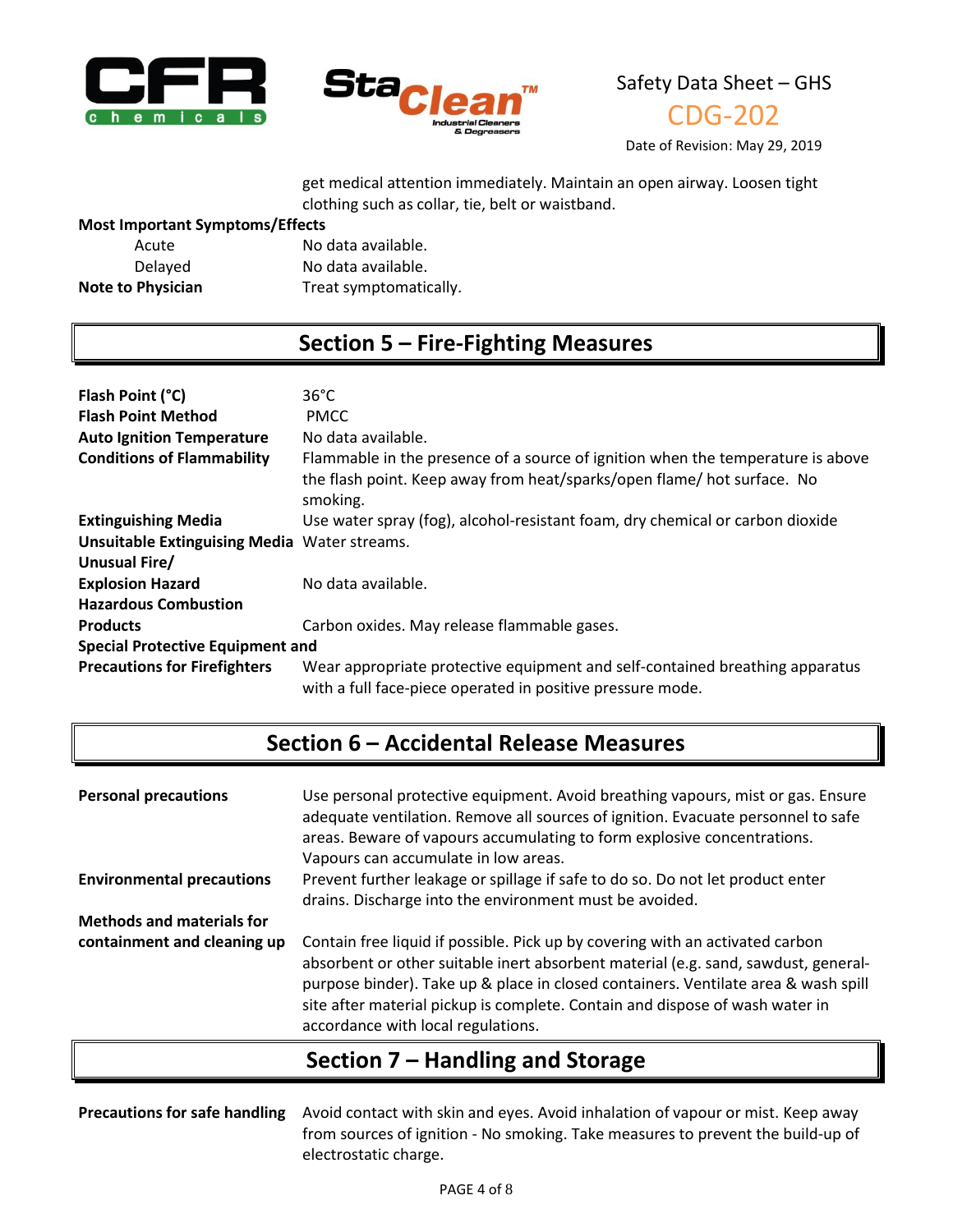



CDG-202

Date of Revision: May 29, 2019

**Incompatible Conditions** Heat, flames and sparks.

**Conditions for safe storage** Keep container tightly closed in a dry and well-ventilated place. **Incompatible Materials** Strong acids. Strong bases. Strong oxidizers.

## **Section 8 – Exposure Controls / Personal Protection**

| <b>Occupational Exposure Limits</b>              |                                                                                                                                            |  |
|--------------------------------------------------|--------------------------------------------------------------------------------------------------------------------------------------------|--|
| <b>Ingredient Name</b>                           | <b>Exposure Limits</b>                                                                                                                     |  |
| Naptha, petroleum, heavy catalytic<br>reformed** | <b>Not Established</b>                                                                                                                     |  |
| Ethylene Glycol Monobutyl Ether                  | Canada, Alberta, Occupational Health and Safety Cote (table 2: OEL)<br>TWA: 20ppm<br><b>ACGIH TLV</b><br>TWA: 20ppm                        |  |
| Monoisopropylamine Sulfonate                     | <b>Not Established</b>                                                                                                                     |  |
| <b>Ethoxylated Alcohol</b>                       | <b>Not Established</b>                                                                                                                     |  |
| Personal protective equipment                    |                                                                                                                                            |  |
| Eye/face protection                              | Chemical safety glasses with side shields to prevent eye contact. As a general rule<br>do not wear contact lenses when handling chemicals. |  |
| Skin protection                                  | Wear chemical resistant gloves, impermeable protective clothing and safety<br>shoes.                                                       |  |
| <b>Respiratory protection</b>                    | Use NIOSH approved respirators and components.                                                                                             |  |
| <b>General hygiene</b>                           |                                                                                                                                            |  |
| <b>Considerations</b>                            | Handle in accordance with good industrial hygiene and safety.                                                                              |  |
| <b>Specific engineering controls</b>             | Use mechanical exhaust or laboratory fumehood to avoid exposure. Safety<br>shower, eye wash, and fire extinguisher should be present.      |  |

# **Section 9 – Physical and Chemical Properties**

| <b>Physical State</b><br><b>Appearance &amp; Odour</b> | Liquid<br>Clear, straw colour.<br>Aromatic. | <b>Water Solubility</b><br><b>Boiling Point</b> | Insoluble<br>Not applicable |
|--------------------------------------------------------|---------------------------------------------|-------------------------------------------------|-----------------------------|
| <b>Vapour Pressure</b>                                 | No data available                           | <b>Boiling Point Range</b>                      | $160 - 246.5^{\circ}$ C     |
| <b>Vapour Density</b>                                  | No data available                           | <b>Melting Point</b>                            | No data available           |
| <b>Specific Gravity</b>                                | $0.89 - 0.91$                               | <b>Freezing Point</b>                           | No data available           |
| <b>Partition coefficient (n-</b><br>octonal/water)     | No data available                           | Lower Explosive Limit (LEL)                     | Not available               |
| pH                                                     | No data available                           | <b>Upper Explosive Limit (UEL)</b>              | Not available               |
| <b>Flashpoint (Method)</b>                             | 36°C (PMCC)                                 | <b>Auto Ignition temperature</b>                | Not available               |
| <b>Odour Threshold</b>                                 | Not available                               | <b>Evaporation Rate</b>                         | Not available               |
| <b>Flammability (Solid, Gas)</b>                       | Not available                               |                                                 |                             |
| <b>Decomposition Temperature</b>                       | Not available                               | <b>Viscosity</b>                                | Not available               |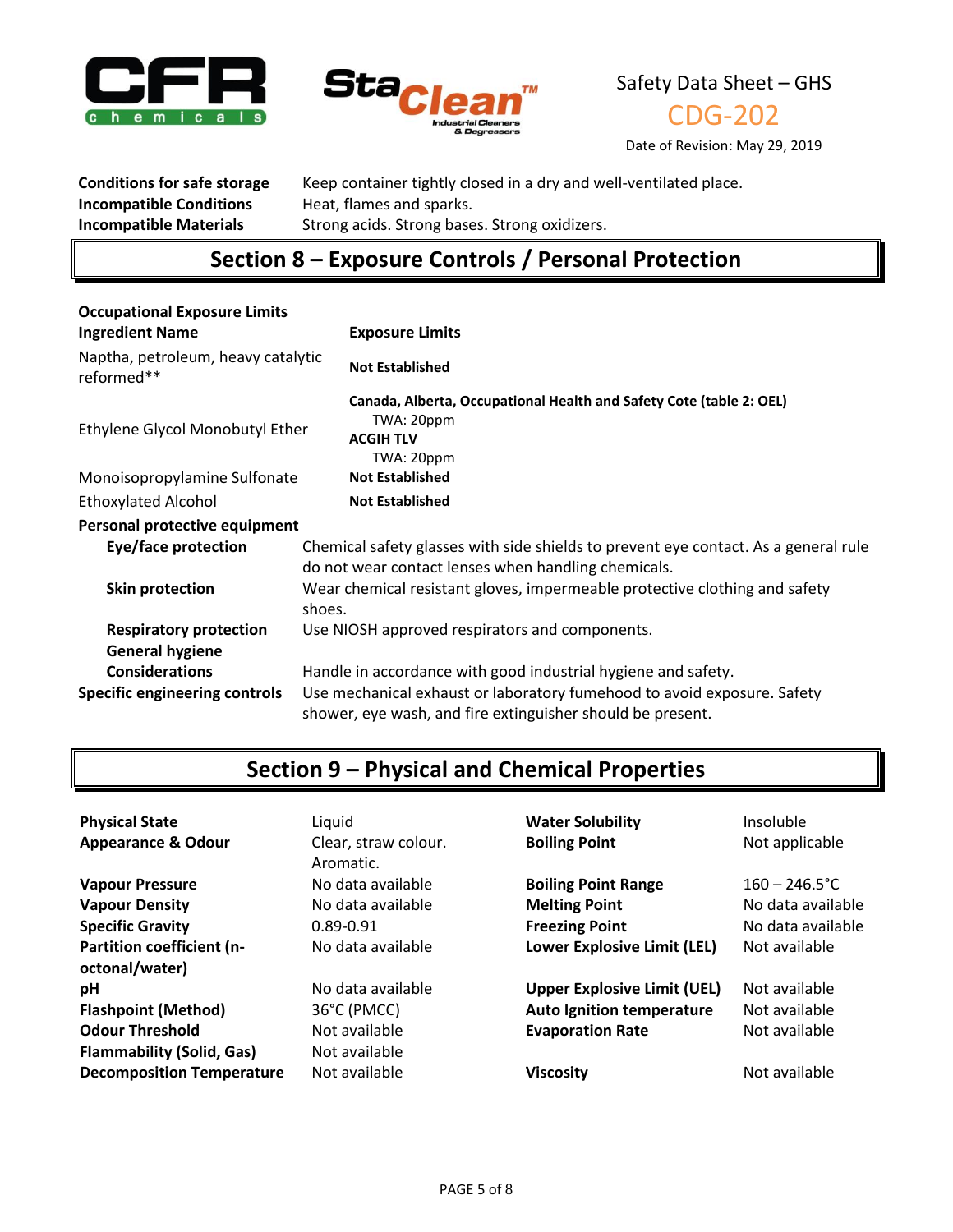



CDG-202

Date of Revision: May 29, 2019

# **Section 10 – Stability and Reactivity**

| Reactivity                                | Heating may cause fire.                                                 |
|-------------------------------------------|-------------------------------------------------------------------------|
| <b>Chemical stability</b>                 | Stable under recommended storage conditions.                            |
| <b>Possibility of hazardous reactions</b> |                                                                         |
|                                           | No data available                                                       |
| <b>Conditions to avoid</b>                | Heat, flames and sparks.                                                |
| <b>Materials to avoid</b>                 | Strong acids. Strong bases. Strong oxidizers.                           |
| <b>Hazardous decomposition products</b>   |                                                                         |
|                                           | Hazardous decomposition products formed under fire conditions. - Carbon |

oxides. Other decomposition products - No data available

### **Section 11- Toxicological Information**

#### **Information on Likely Routes of Exposure**

| <b>Inhalation</b>                            | May be harmful if inhaled. Causes respiratory tract irritation. |
|----------------------------------------------|-----------------------------------------------------------------|
| <b>Skin</b>                                  | Causes skin irritation.                                         |
| Eve                                          | Causes serious eye irritation.                                  |
| Ingestion                                    | May be harmful if swallowed.                                    |
| Acute and Chronic Toxicity No data available |                                                                 |
| .                                            |                                                                 |

**Acute toxicity**

| <b>Product/Ingredient Name</b>                                                           | <b>Result</b>                                 | <b>Species</b>                                       | <b>Dose</b> | <b>Exposure</b> |
|------------------------------------------------------------------------------------------|-----------------------------------------------|------------------------------------------------------|-------------|-----------------|
| Naptha, petroleum, heavy                                                                 | LC50 Inhalation gas                           | Rat                                                  | >5.04mg/L   | 4 Hr            |
| catalytic reformed**                                                                     | LD50 Dermal                                   | Rabbit                                               | >2000mg/kg  | 24 Hr           |
| Ethylene Glycol Monobutyl                                                                | LD50 Oral                                     | Rat                                                  | 3730mg/kg   |                 |
| Ether                                                                                    | LD50 Dermal                                   | Rat                                                  | >3000mg/kg  |                 |
| Isopropylamine Sulfonate                                                                 | Not determined                                |                                                      |             |                 |
| <b>Ethoxylated Alcohol</b>                                                               | LD50 Oral                                     | Rat                                                  | >2000mg/kg  |                 |
| <b>Skin corrosion/irritation</b>                                                         | Causes skin irritation.                       |                                                      |             |                 |
| Serious eye damage/eye irritation                                                        |                                               |                                                      |             |                 |
|                                                                                          | Causes serious eye irritation.                |                                                      |             |                 |
| Respiratory or skin sensitization                                                        |                                               |                                                      |             |                 |
|                                                                                          | Not classified.                               |                                                      |             |                 |
| <b>Mutagenicity</b>                                                                      | May cause genetic defects.                    |                                                      |             |                 |
| Carcinogenicity                                                                          | May cause cancer.                             |                                                      |             |                 |
| <b>Reproductive toxicity</b>                                                             |                                               | Suspected of damaging fertility or the unborn child. |             |                 |
| Specific target organ toxicity - single exposure (Globally Harmonized System)            |                                               |                                                      |             |                 |
|                                                                                          | May cause drowsiness or dizziness.            |                                                      |             |                 |
| Specific target organ toxicity - repeated exposure (Globally Harmonized System)          |                                               |                                                      |             |                 |
|                                                                                          | Not assigned.                                 |                                                      |             |                 |
| <b>Aspiration hazard</b>                                                                 |                                               |                                                      |             |                 |
|                                                                                          | May be fatal if swallowed and enters airways. |                                                      |             |                 |
| Delayed and Immediate Effects and also Chronic Effects from Short and Long Term Exposure |                                               |                                                      |             |                 |
| <b>Short Term Exposure</b>                                                               |                                               |                                                      |             |                 |
| <b>Potential immediate Health Effects</b><br>No data available.                          |                                               |                                                      |             |                 |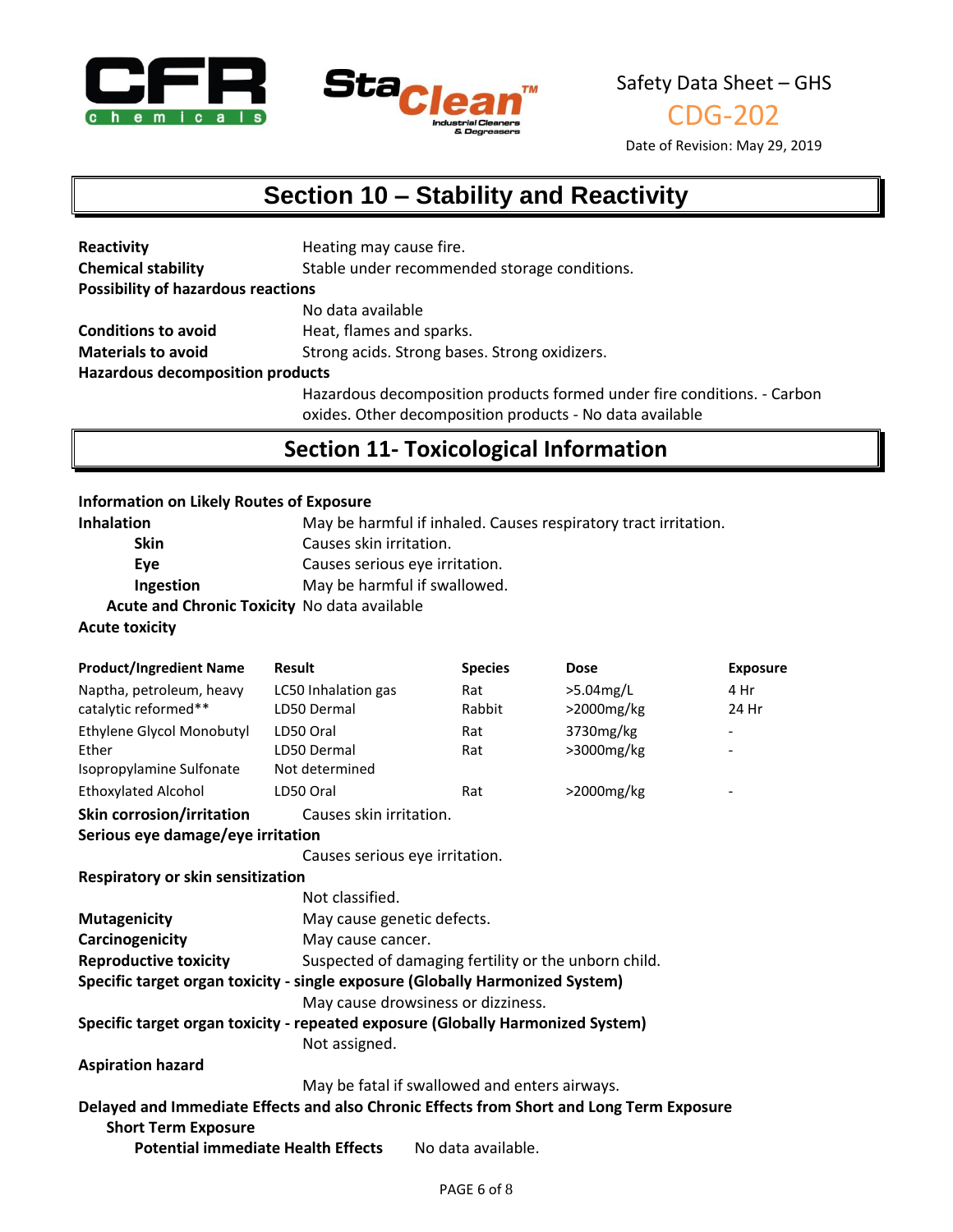



Safety Data Sheet – GHS CDG-202 Date of Revision: May 29, 2019

Potential Delayed Health Effects No data available.

**Long Term Exposure**

**Potential immediate Health Effects** No data available**. Potential Delayed Health Effects** No data available.<br>**Potential Chronic Effects** No data available. **Potential Chronic Effects** 

**Synergistic effects** No data available

### **Section 12 – Ecological Information**

#### **Toxicity**

| <b>Product / Ingredient Name</b><br><b>Result</b> |             |                                          |               | <b>Species</b>                                   |                  | <b>Exposure</b> |
|---------------------------------------------------|-------------|------------------------------------------|---------------|--------------------------------------------------|------------------|-----------------|
| Naptha, petroleum, heavy<br>catalytic reformed**  |             | Acute $EC50 - 11$ mg/L                   |               | Pseudokirchneriella subcaptata                   |                  | 72 Hr           |
| Ethylene Glycol Monobutyl Ether                   |             | Acute LC50 17.1mg/L<br>Acute EC50 39mg/L |               | Fish - Leuciscus idus<br>Daphnia - Daphnia magna |                  | 96 Hr<br>48 Hr  |
| Isopropylamine Sulfonate                          |             | No data available                        |               |                                                  |                  |                 |
| <b>Ethoxylated Alcohol</b>                        |             | No data available                        |               |                                                  |                  |                 |
| Persistence and degradability                     |             |                                          |               |                                                  |                  |                 |
| Biodegradability                                  |             | No data available                        |               |                                                  |                  |                 |
| <b>Bioaccumulative potential</b>                  |             |                                          |               |                                                  |                  |                 |
| <b>Product/Ingredient Name</b>                    | $LogP_{ow}$ |                                          | <b>BCF</b>    |                                                  | <b>Potential</b> |                 |
| Naptha, petroleum heavy<br>catalytic reformed     |             | Not available                            | Not available |                                                  | Not available    |                 |
| <b>Mobility in soil</b>                           |             | No data available                        |               |                                                  |                  |                 |
| <b>PBT and vPvB assessment</b>                    |             | No data available                        |               |                                                  |                  |                 |
| Other adverse effects                             |             | None known.                              |               |                                                  |                  |                 |

### **Section 13 – Disposal Considerations**

| <b>Product</b>                | This combustible material may be burned in a chemical incinerator equipped with<br>an afterburner and scrubber. Offer surplus and non-recyclable solutions to a<br>licensed disposal company. Contact a licensed professional waste disposal service<br>to dispose of this material. |
|-------------------------------|--------------------------------------------------------------------------------------------------------------------------------------------------------------------------------------------------------------------------------------------------------------------------------------|
| <b>Contaminated packaging</b> | Dispose of as unused product.                                                                                                                                                                                                                                                        |

### **Section 14 - Transportation Information**

CANADA Transportation of Dangerous Goods (TDG)

| <b>Shipping Name</b>    | UN1268, Petroleum Distillates, N.O.S., 3. PG III |
|-------------------------|--------------------------------------------------|
| <b>Class</b>            |                                                  |
| <b>UN Number</b>        | UN1268                                           |
| <b>Packaging Group:</b> | Ш                                                |
| Label                   |                                                  |